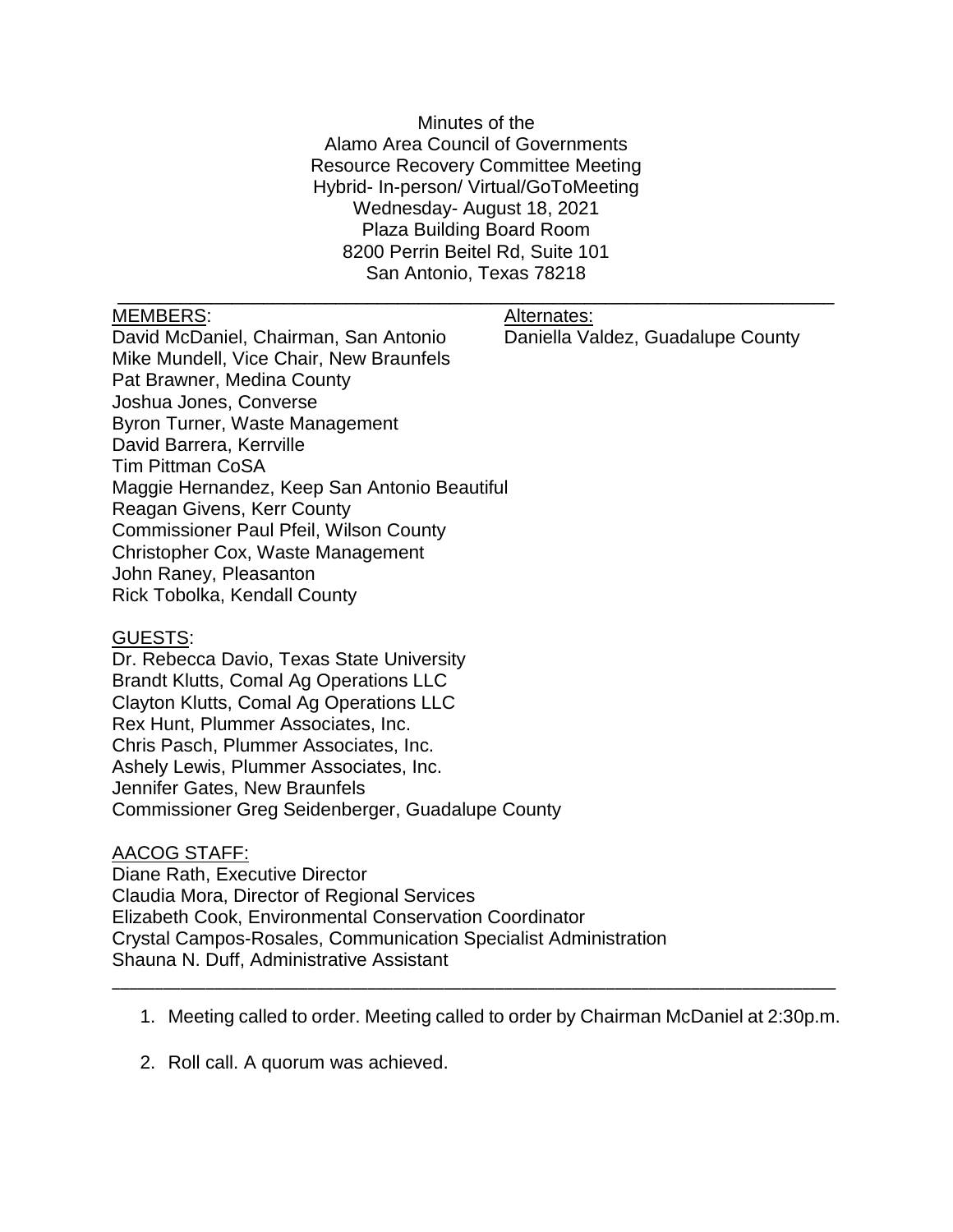- 3. Public Comments. There were no public comments
- 4. Consider and act upon approval of the May 5, 2021 minutes

Maggie Hernandez made a motion to approve the May 5, 2021 minutes. Mike Mundell made a second to the motion. The motion carried.

5. Consider and act upon approval of the June 30, 2021minutes

Mike Mundell made a motion to approve the June 30, 2021 minutes. David Barrera made a second to the motion. The motion carried.

6. Consider and act upon approval of the July 13<sup>th</sup> RSWMP Public Meeting minutes

Mike Mundell made a motion to approve the July  $13<sup>th</sup>$  RSWMP Public Meeting minutes. David Barrera made a second to the motion. The motion carried.

7. Review of Procedure for Conformance Review

Elizabeth Cook reported on the Review of Procedure for Conformance Review. Discussion included: TCEQ requires all municipal solid waste (MSW) facilities proposed for siting in the AACOG region must conform to the Regional Solid Waste Management Plan (RSWMP), as stipulated in the Texas health and safety Code, Section 363.066 and the TCEQ rules (30 TAC 330.643 Subchapter O formerly TAC 8 330.566). The AACOG Board of Directors, with the assistance of the Resource Recovery Committee (RRC), will review permit and registration applications filed with TCEQ to review their conformance to the RSWMP. The Board's findings will be submitted to TCEQ for consideration when the Commission decides whether to grant the permit or registration request.

8. Consider and act upon the request of Plummer Associates, Inc. and Comal Ag Operations LLC for conformance review of a new Type V Facility Registration Application

There was a lengthy discussion concerning this application between Guadalupe County Representatives, Plummer Associates, Inc. and Comal Ag Operations LLC. Mike Mundell made a motion to table item #8 Consider and act upon the request of Plummer Associates, Inc. and Comal Ag Operations LLC for conformance review of a new Type V Facility Registration Application, contingent that the Commissioners Court, Plummer Associates Inc. and Comal Ag Operations LLC can come to an agreement on the facility registration application. Commissioner Paul Pfeil made a second to the motion. The motion carried.